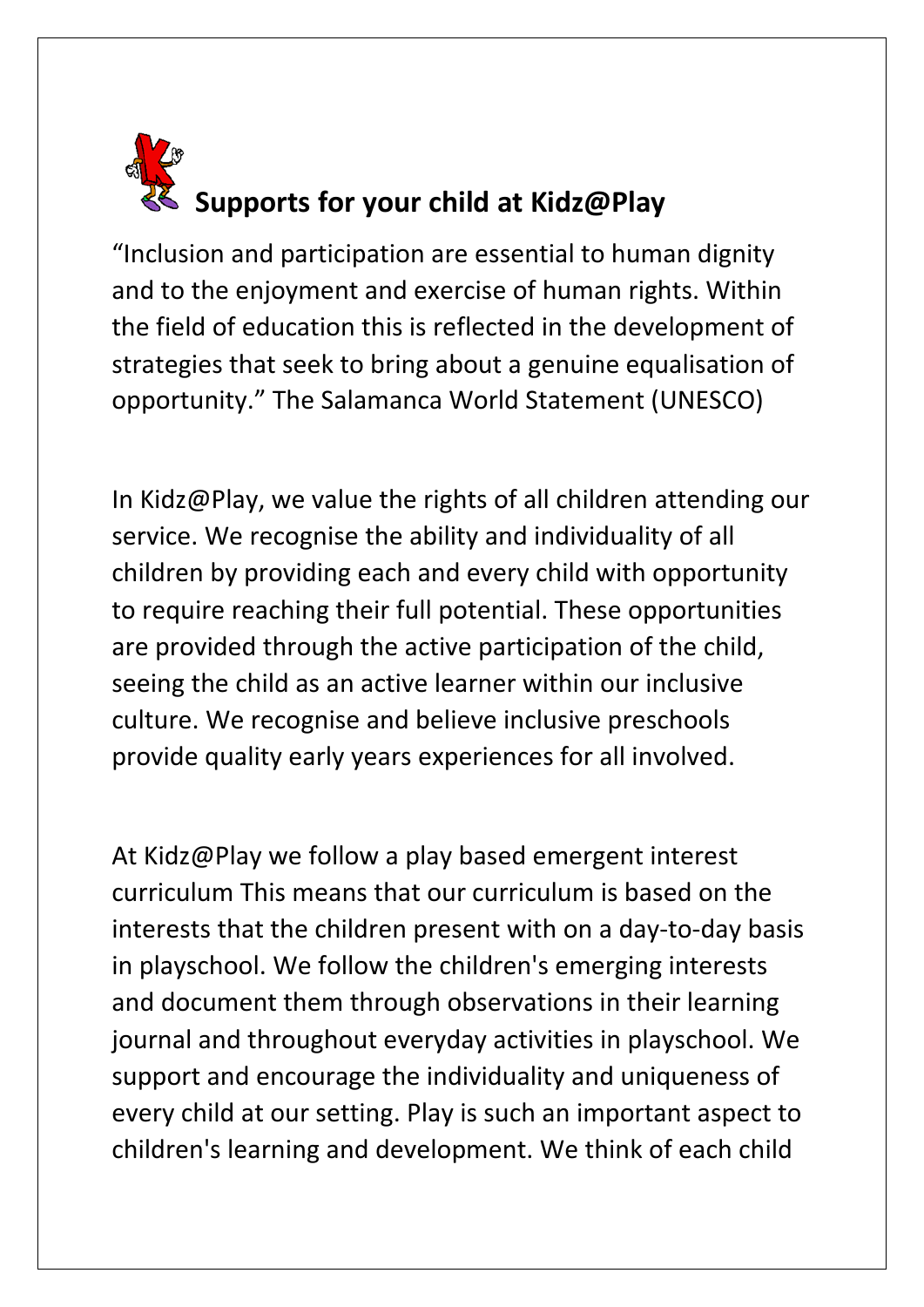as a confident and competent learner and encourage each child to direct their own learning in playschool. We as Early year's practitioners support their learning and encourage extensions of their learning based on their personal interests. As we are a play-based playschool, we have a lot of free play for the children to learn and explore through play and activities that have meaning and importance to them as individuals.

Sometimes children require support to help them reach their full potential and participate in ECCE. This support may be short term, or it may extend to their transition to Primary School. Kidz@Play offer many supports for your child, should your child require.

Our play based- emergent curriculum provides children with many opportunities to access Aistear, the curriculum framework. Our child led curriculum is based on the interests of the children as well as their age and stage. It is also adjusted to include all children in a fun and exciting way.

In Kidz@Play your child may be supported through AIM and other relevant agencies such as KARE and Network Disability Team (NDT).

The Access and Inclusion Model (AIM) is a model of supports designed to ensure that children with disabilities can access the Early Childhood Care and Education (ECCE) Programme.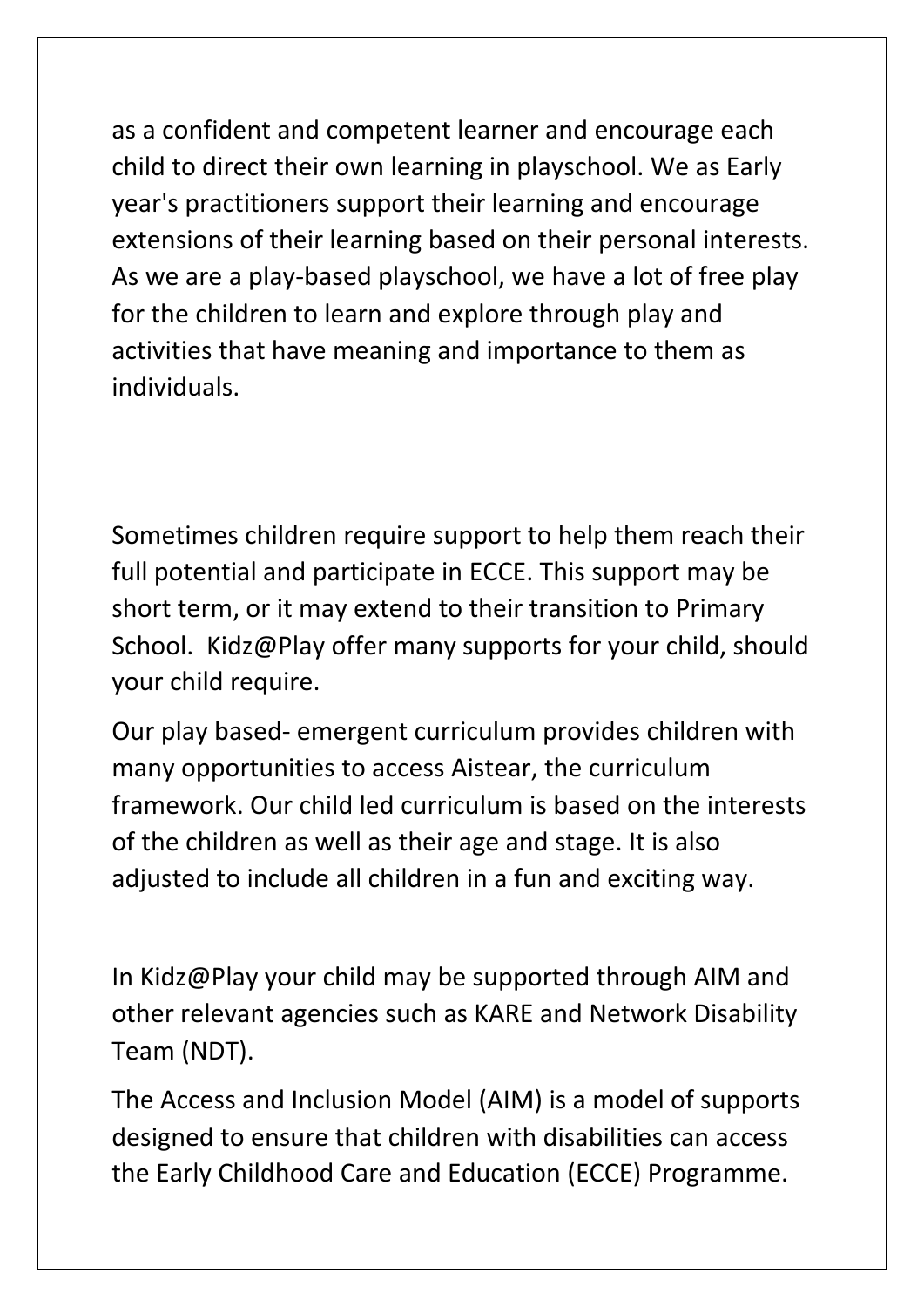The Access and Inclusion Model (AIM) is a programme of supports designed to ensure that children with disabilities can access the Early Childhood Care and Education Programme in mainstream pre-school settings and can participate fully in the pre-school curriculum alongside their peers.

AIM is a child centred model of supports, involving seven levels of progressive support, moving from the universal to the targeted, based on the needs of the child and the preschool setting. The model is designed to be responsive to the needs of each individual child in the context of their preschool setting. It will offer tailored, practical supports based on need and will not require a formal diagnosis of disability.

Levels  $1 - 3$  of the model involve a suite of universal supports which are designed to promote and support an inclusive culture within pre-school settings by means of a variety of educational and capacity-building initiatives for pre-school providers and practitioners. International evidence suggests that these supports, when appropriately developed, are sufficient to support many children with disabilities.

However, where a pre-school provider, in partnership with a parent, considers that some further additional support may be necessary to meet the needs of a particular child, they can apply for one or more targeted supports under levels  $4 - 7$  of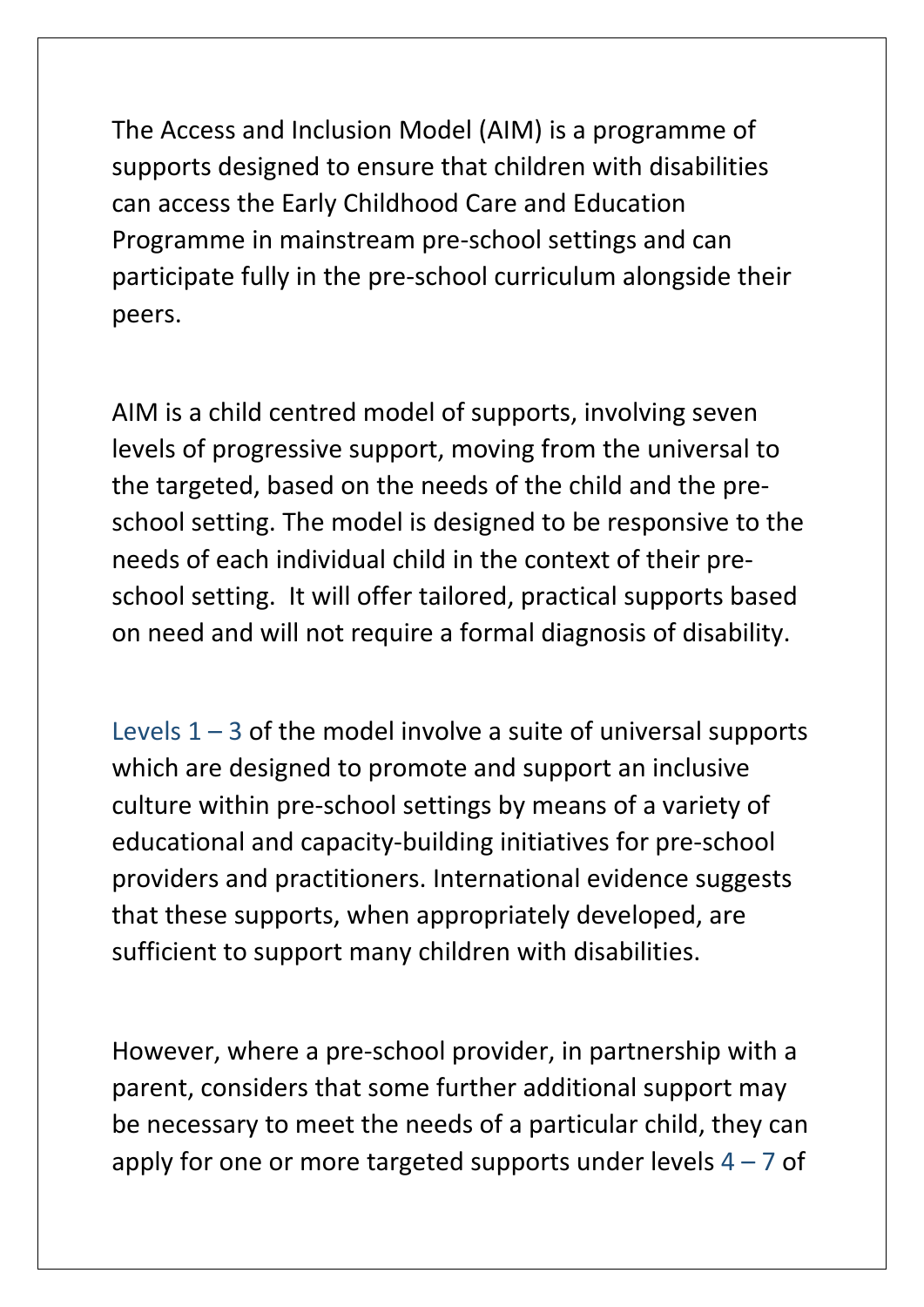the model. Additional targeted supports could take the form of expert early childhood care and education advice and mentoring (Level 4), specialised equipment, appliances, and minor alterations (Level 5), therapeutic supports (Level 6) and additional capitation to fund extra assistance in the ECCE pre-school room (Level 7). More information on these targeted supports is provided below.

Finally, AIM applies to all mainstream pre-school settings which are funded through the ECCE Programme. In addition to mainstream settings, pre-school services are also offered in special pre-schools and early intervention classes which

> **Where can I find more information? More detailed information on AIM can be found at www.aim.gov.ie. Your local City or County** Childcare Committee (CCC) will also be able to provide further information and guidance. Links to all CCCs can also be found on [www.aim.gov.ie-](http://www.aim.gov.ie/)As well as that, Kidz@Play Educators will assist you with

cater exclusively for children with disabilities. While the underlying vision of AIM is to cater for as many children as possible in mainstream settings, it is recognised that a

small number of children will continue to need specialised services.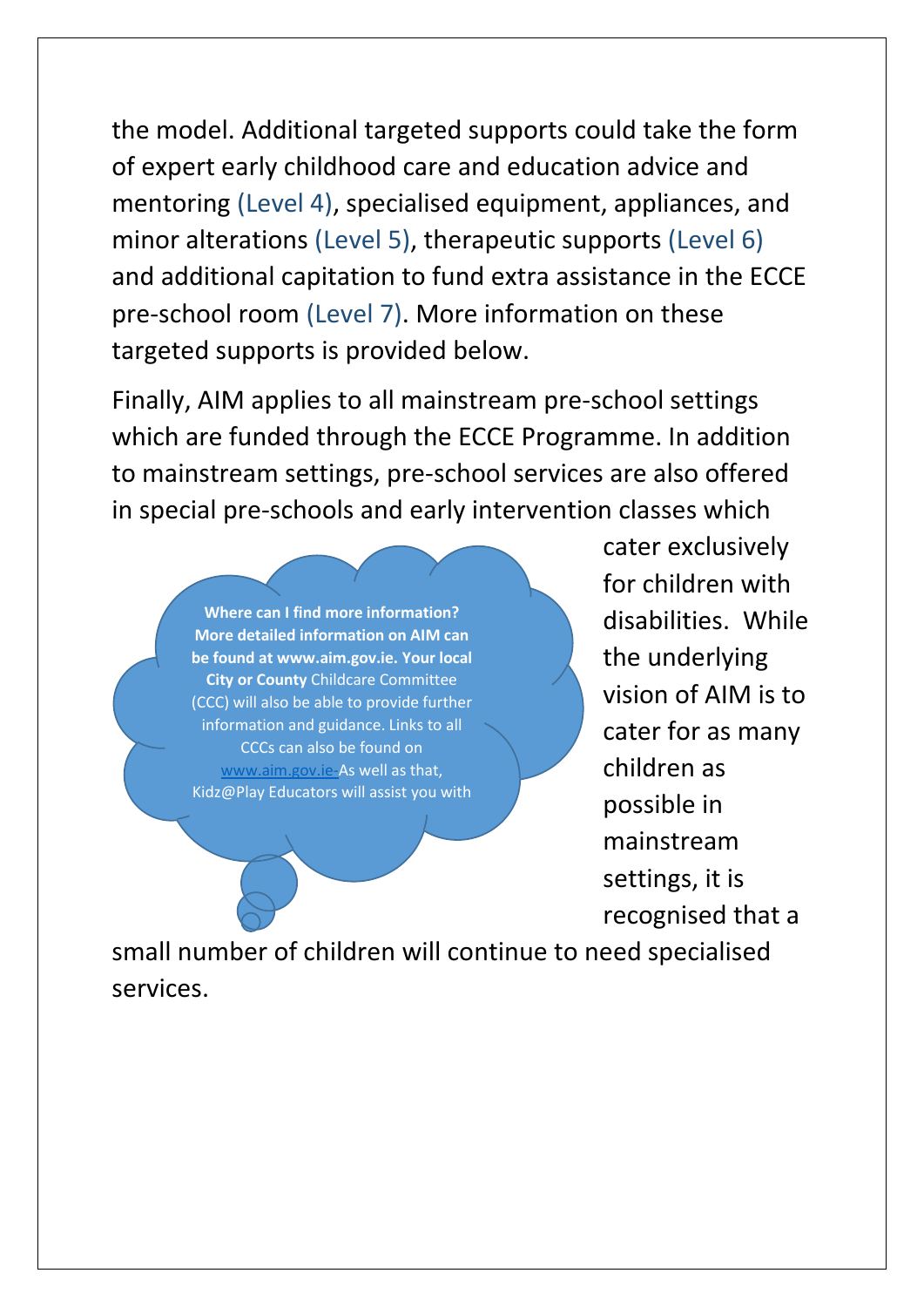# KARE

Where your child requires more specialised support, KARE may be able to provide that service. KARE delivers support to children aged 0-5yrs who present with an intellectual disability/developmental delay.

At Kidz@Play we use the Key Person Approach.

A Key Person approach is where a staff member has a small group of children to which they are the child's key worker. The child normally has a bond/ strong relationship with the staff member which helps the children feel safe and secure in their preschool environment. The key person will insure your child is settling into the new environment and be there for them each day ensuring the child's well-being is supported by having a go to person in the preschool.

As a key worker your child's interests, learning and development is supported and documented throughout their journey at Kidz@Play.

Your child's key worker supports not only your child but your family as well with any questions or needs you may have in relation to your child. We have an open-door policy and encourage parents to chat to their child's key worker or any staff member whenever they feel necessary. Your child's key worker will always make time to speak with you about any concerns or questions you may have.

Your child's key worker will support the holistic development of your child while attending Kidz@Play.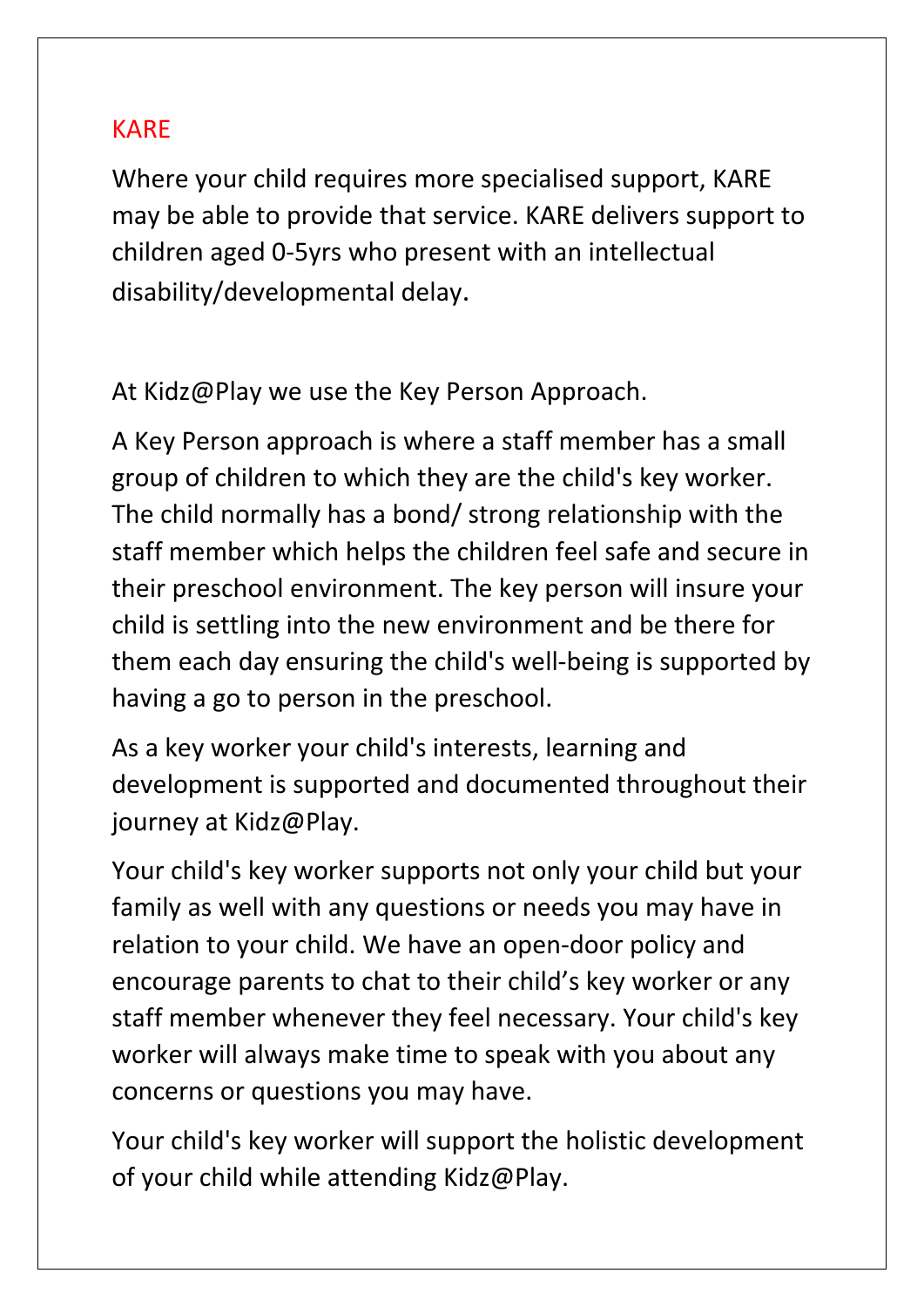# **Linc Co-ordinator**

Linc is the Leadership for Inclusion in the Early Years programme. The programme is designed to support the inclusion of children within the Early years setting.

At Kidz@Play we have two Linc co-ordinators one in each of our settings. Jess who is one of the owners and directors of Kidz@Play and manager of our Kilcock service and Emma and Laoise who are managers of our Maynooth service.

The role of an Inclusion Co-ordinator:

- · Leading inclusive practice.
- · Supporting staff with inclusive practice.

· Continuous professional development to further all staff's further learning and development.

· Working alongside Parents and guardians with Early years specialists to best support your child.

within the Early Years setting such as Aim specialists, Speech and Language therapists, Occupational Therapists etc.

· Promoting diversity, inclusion, and equality throughout the service.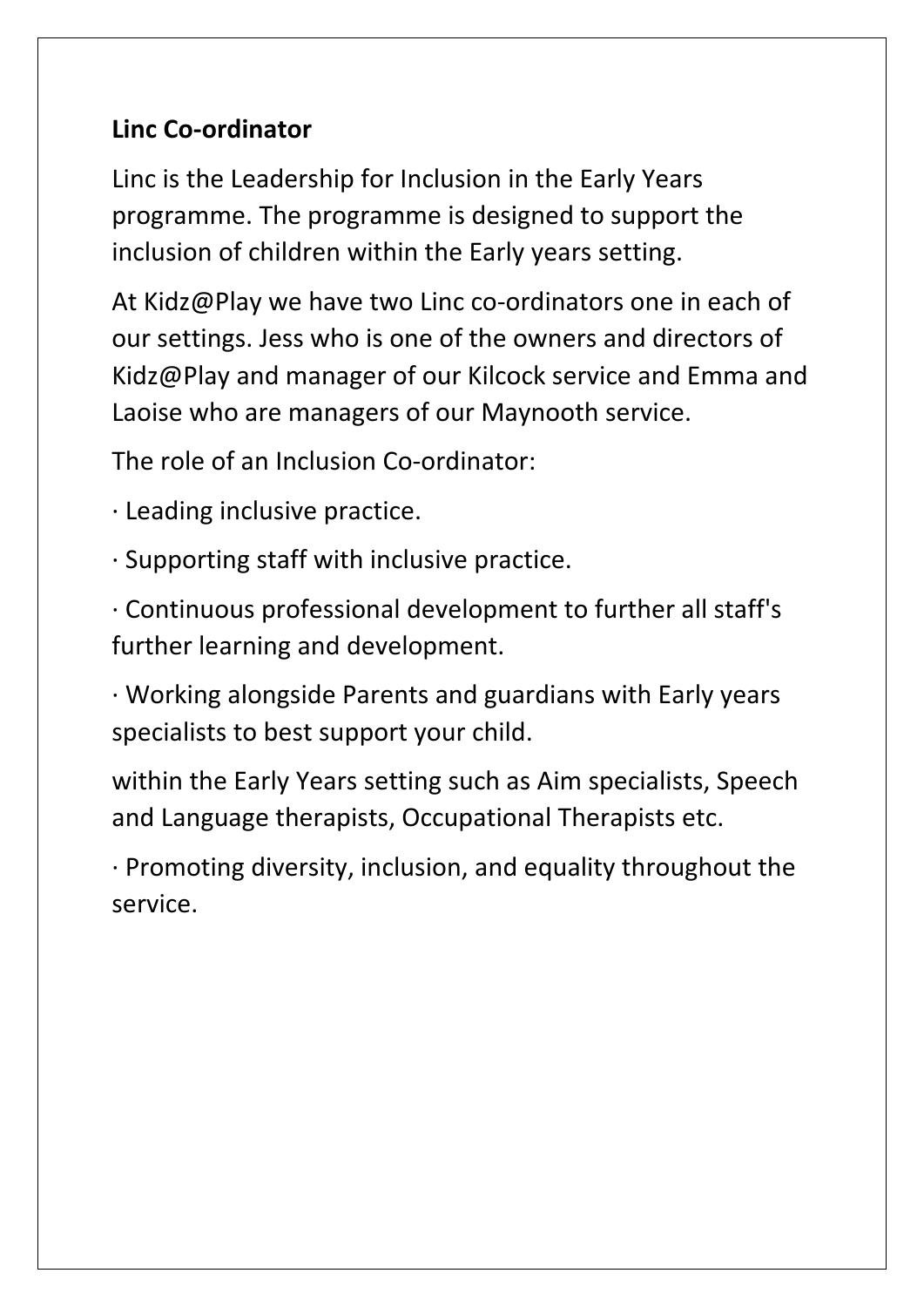**We would like to hear from you! Write any questions you may have here. We would be happy to help!**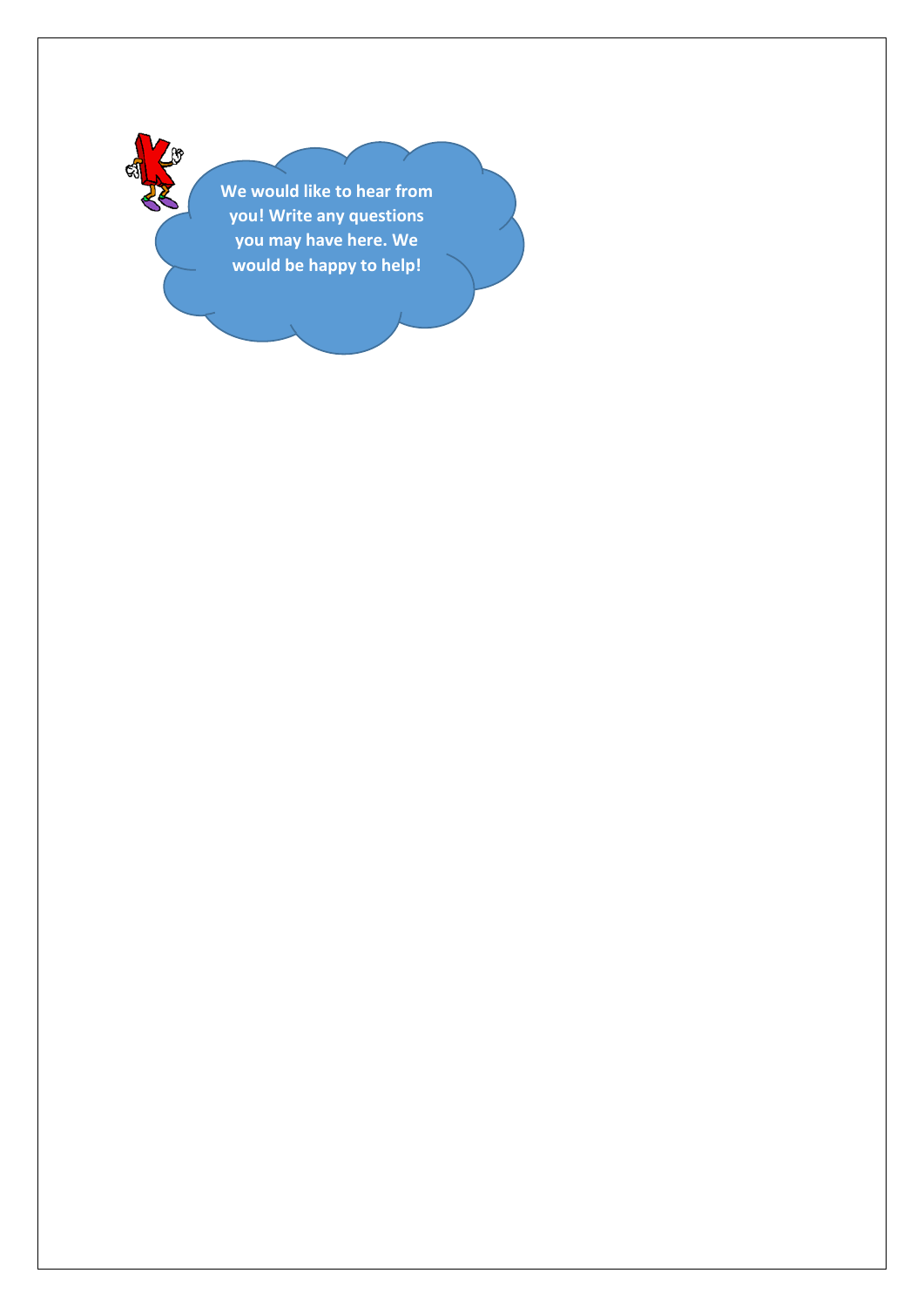Kidz@Play offer a rich learning environment for children to learn and discover in. We have lots of different areas while are defined by the children's interests within the learning environment. We have areas such as Mark-making & painting, sand paly, water play, music & dance, construction corner, role play & dress up, home corner, small world play, library area, sensory room, playdough, and our outdoor area.

# **Mark making & Painting Area:**

Our mark making area is where children can express themselves creatively and artistically through the medium of arts and crafts. The children have a large variety of materials to express their thoughts and ideas with such as crayons, pencils, markers, paint, glue, glitter, paper, stickers, scissors, stamps, stencils, confetti, and other recycled materials to bring their ideas to life in playschool.

Mark making and painting is important for children to support the development of their imagination, creative skills, fine and gross motor skills, and their co-ordination skills. Language and social skills are also supported as the children engage in conversation with their peers and teachers about what they have created.

#### **Sand Play**

At Kidz@Play the children can explore sand play with a wide variety of materials such as buckets, spades, cups, funnels, sieves, water, stones as well as small world toys, diggers, and cars both in the indoor and outdoor environments.

Sand play provides opportunity for exploring, building, scooping, pouring, and digging. Sand encourages children to explore and use their imaginations to create different structures. Social skills are also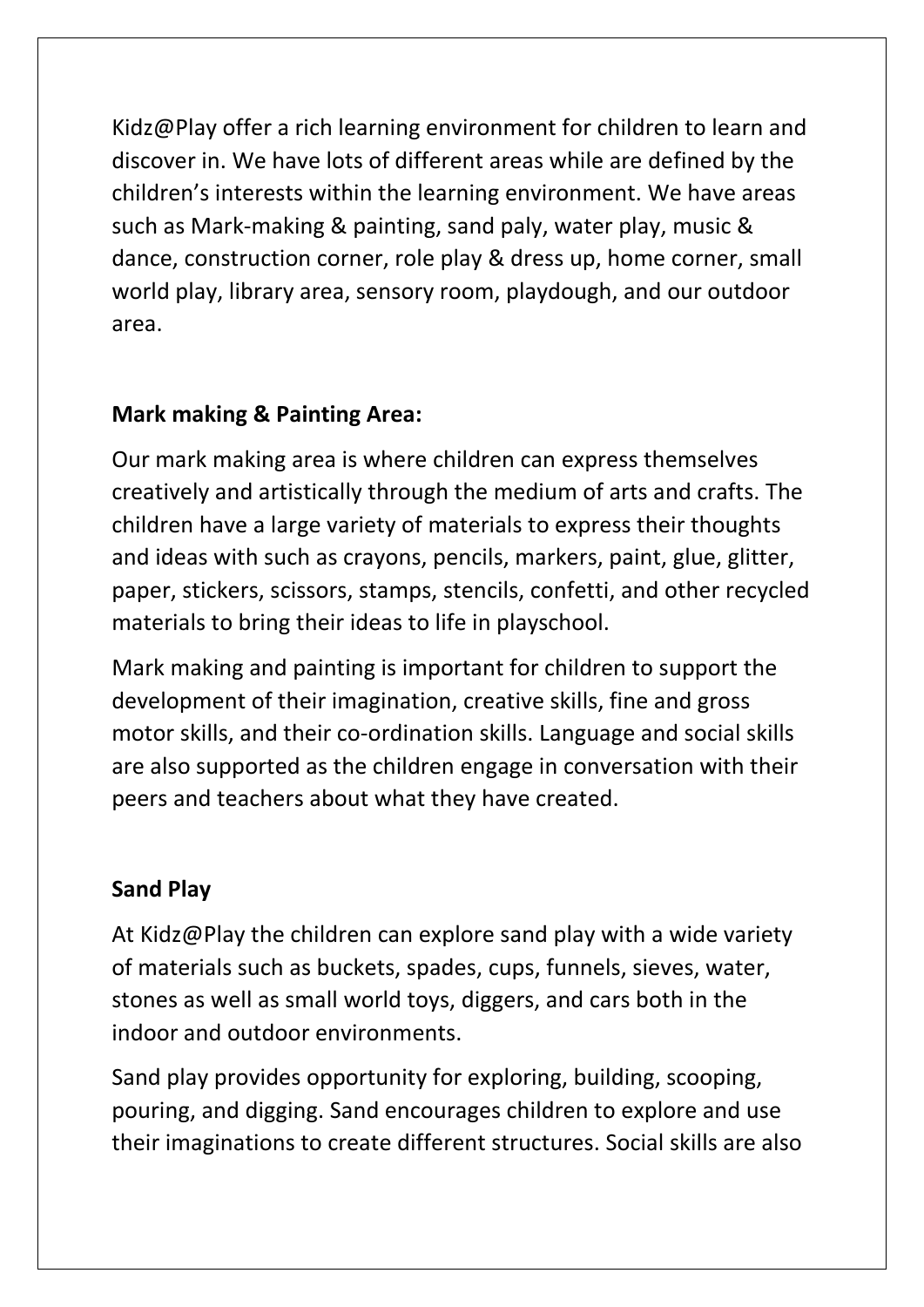supported as children engage and talk to each other as they play with the sand building and exploring together.

#### **Water Play:**

Water play can be explored both in indoor and outdoor environment. Water paly provides hours of fun and valuable learning as the children get stuck in and love exploring water play and getting wet. We have lots of water toys such as bottles, cups, funnels, sae animals etc which encourage lots of pouring, filling, emptying, and transferring as they children play and discover.

Water is an open-ended material that fosters curiosity, imagination, and experimentation. It provides opportunity for children to build their social and emotional skills, language development, physical skills and teaches math and science concepts.

#### **Music & Dance:**

Music and Dance is a huge part of our daily routine at Kidz@Play with lots of musical instruments on offer, songs, cd player, CDs, radio, and speakers for the children to explore and express themselves through dance and music in playschool. We use music a lot for setting the tone of the environment with classical music for the children to listen to while they play as well as for transitions throughout the day. The children love to choose their own songs to dance along to with their friends and express themselves through music. The children enjoy playing lots of different musical instruments which we have on offer such as the drums, triangles, tambourines, keyboard, shakers etc, making their very own band to enjoy together in the classroom.

Music and dance are important for the children to express their thoughts and ideas, it also helps children to build motor skills while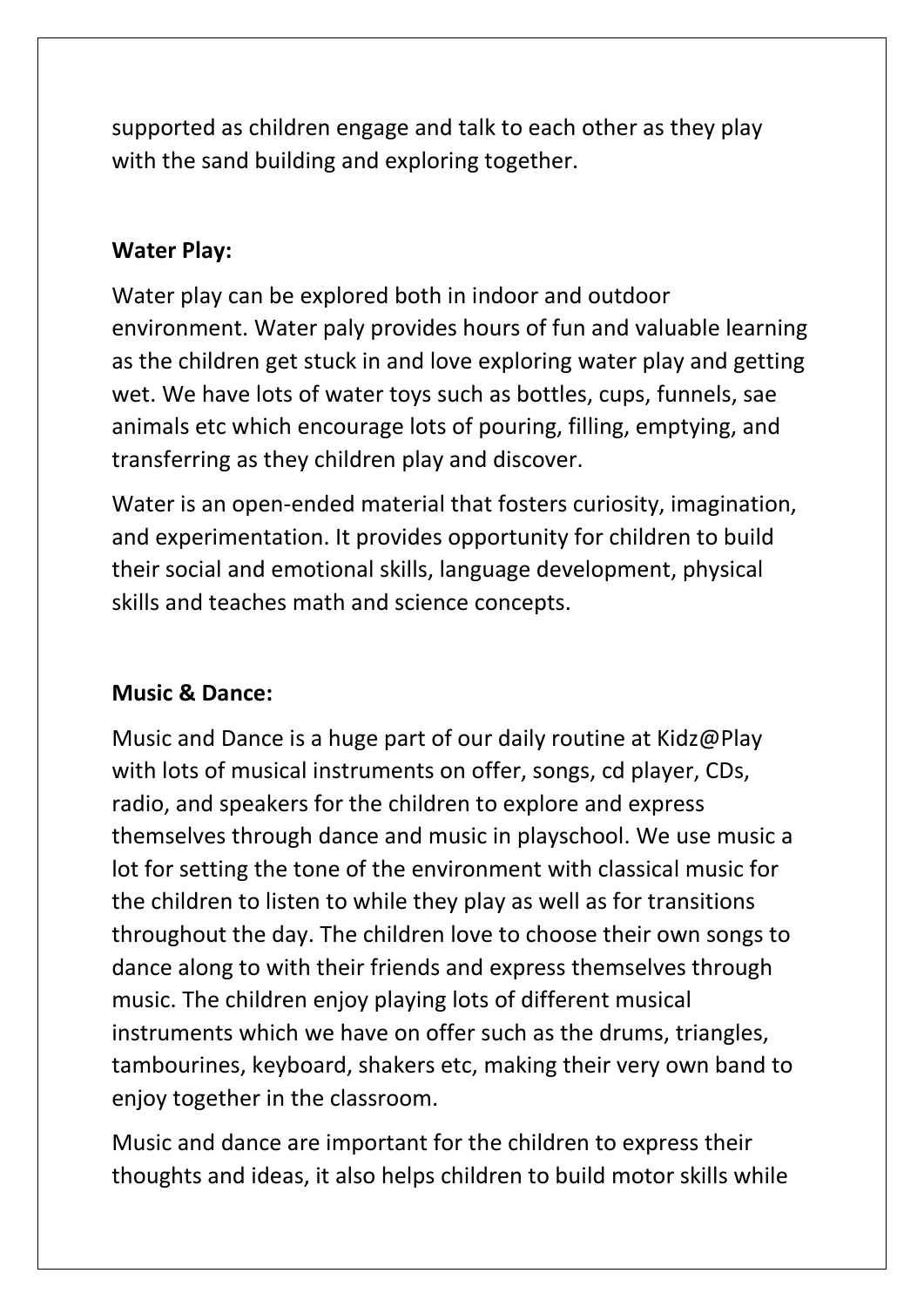they practice self-expression. Music builds a sense of belonging among children as they feel connected to their peers, families and teachers through songs and music.

## **Construction Play:**

The construction corner is filled with lots of building materials such as large wooden blocks, Lego, wooden cylinders, construction tools, toolboxes, construction hats, hi visibility jackets and some signs and symbols of construction sites along with some photographs of buildings to inspire the children's creativity skills.

Construction play encourages children to share their thoughts and ideas through building, creating their ideas from blocks, Lego, and other materials. It also supports children's problem-solving skills as they figure out where each piece can go and work together to build their structures and then use them for laying with together.

# **Role play and Dress up:**

At Kidz@Play the children have the opportunity to take on many different roles from our dress up and role play area, from builders to hairdresser's superheroes to princesses, firefighters to gardai the possibility is endless.

Role play supports children's imagination, role play skills and social skills as they play together dressing up taking on many different roles and bringing them to life through playing and exploring. Role play promotes confidence building among young children as they play together expressing themselves through role play sharing thoughts and ideas among their friends and teachers.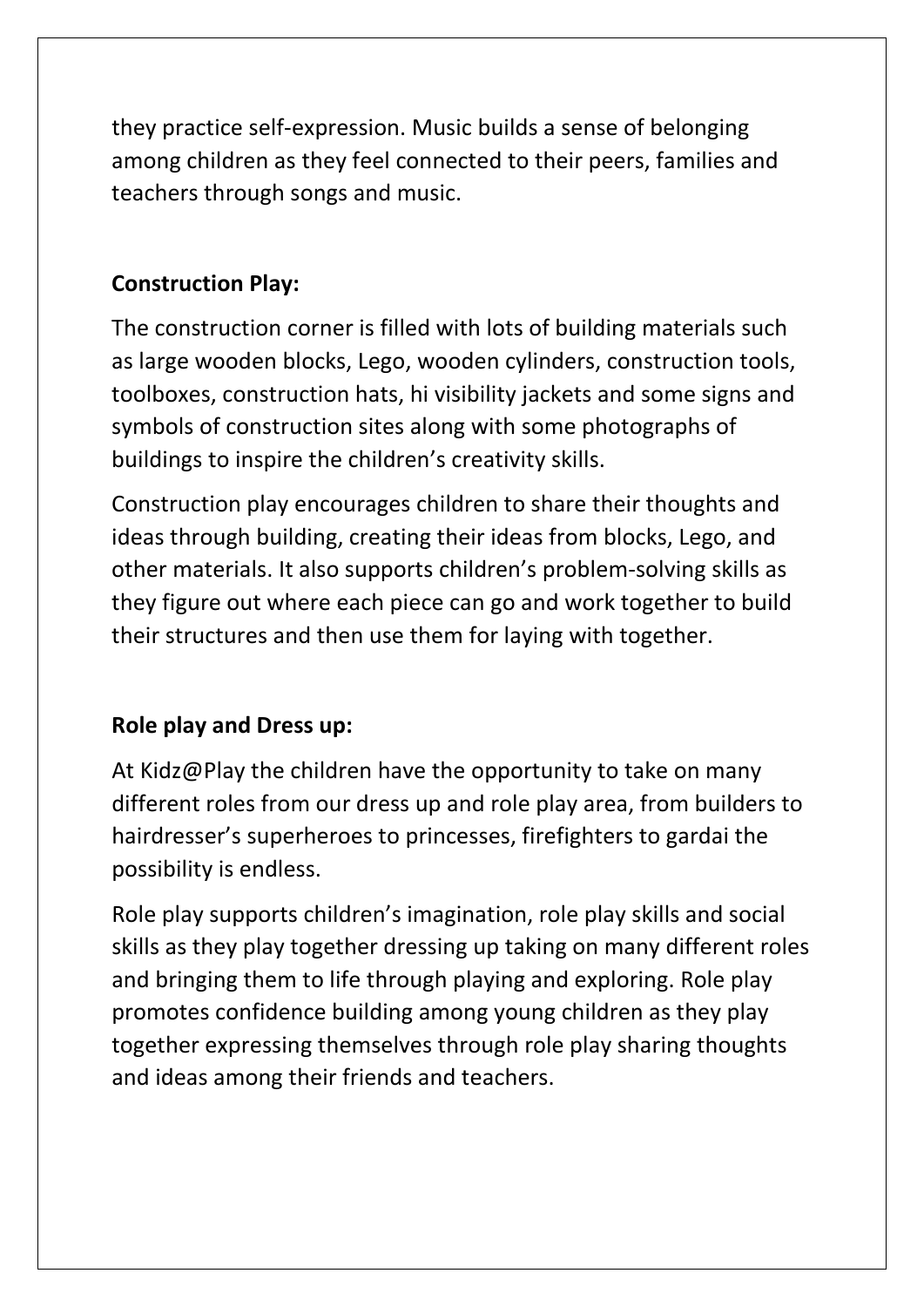# **Library:**

Our Library areas gives the children an inviting, relaxing area to enjoy a book individually or with friends sharing the magic between the pages of stories. Children enjoy listening to a story being read to them, or also enjoy reading stories to each other. Our libraries are filled with a wide variety of books in many different languages so that each and every child can find a book which they enjoy.

Books and storytelling encourage language & literacy and communication skills as well as supporting children's imaginations. Imaginations are inspired with illustrations and encourages children to write and create their own books and stories in playschool.

#### **Home Corner:**

The home corner is filled with lots of materials for children to play with, explore and recreate roles and experiences which they have experienced themselves or wish to explore.

The home corner takes on many different roles based on the children's imagination's, it can be a kitchen, a shop, a restaurant, or anything the children wish it to be. It is filled with materials such as kitchen utensils, plates, cups, cutlery, food, pots and pans, table and chairs, aprons and oven gloves, a cash register, cookbooks etc, for the children to play individually or co-operatively.

The home corner supports creativity, imagination, language and communication skills, role play, exploring, problem solving and identity and belonging. Lots of cooking, eating, cleaning, and playing happens in the home corner.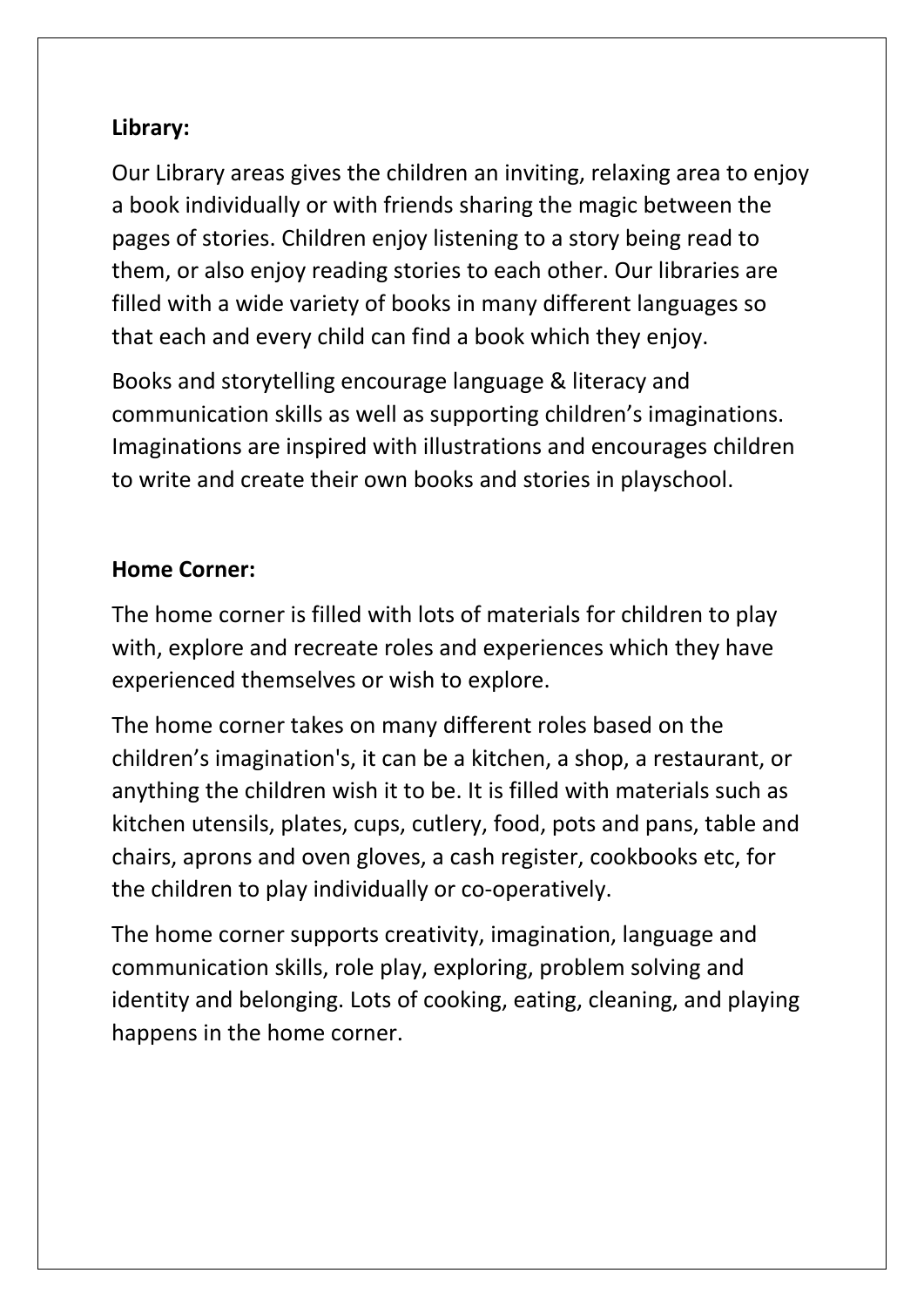## **Small World:**

Small world play gives children the opportunity to act out scenarios with small figures and objects. We have lots of small world toys on offer such as, dinosaurs, zoo and farm animals, dolls, babies, small figures, cars, fairies, and fairy gardens sea creatures to name a few. Small world play is usually based around a certain interest the children have.

Small world play encourages emotional development as children explore and experiment with different emotions as they act them out through their play. It also supports the development of social skills as children play together engaging in conversation, acting out various scenarios and problem solving together. Language skills are built on as children learn new vocabulary through play with new materials and conversations that take place as they share thoughts and ideas among friends and adults.

# **Playdough:**

One of our favourite activities to do in playschool is to make our own playdough. The children help to create the playdough each week by mixing flour, oil, water, and salt along with their chosen colour of paint. The children work together as a team and take turns mixing all the ingredients together to make the playdough.

Playdough has a variety of benefits for children such as sensory, learning and exploring and developmental benefits. Playdough builds up and strengthens hand muscles and dexterity as they children roll, squeeze, pat and manipulate playdough tools and shapes. Playdough is a very tactile activity as its texture changes throughout the stages of making it provide sensory play for the children to explore.